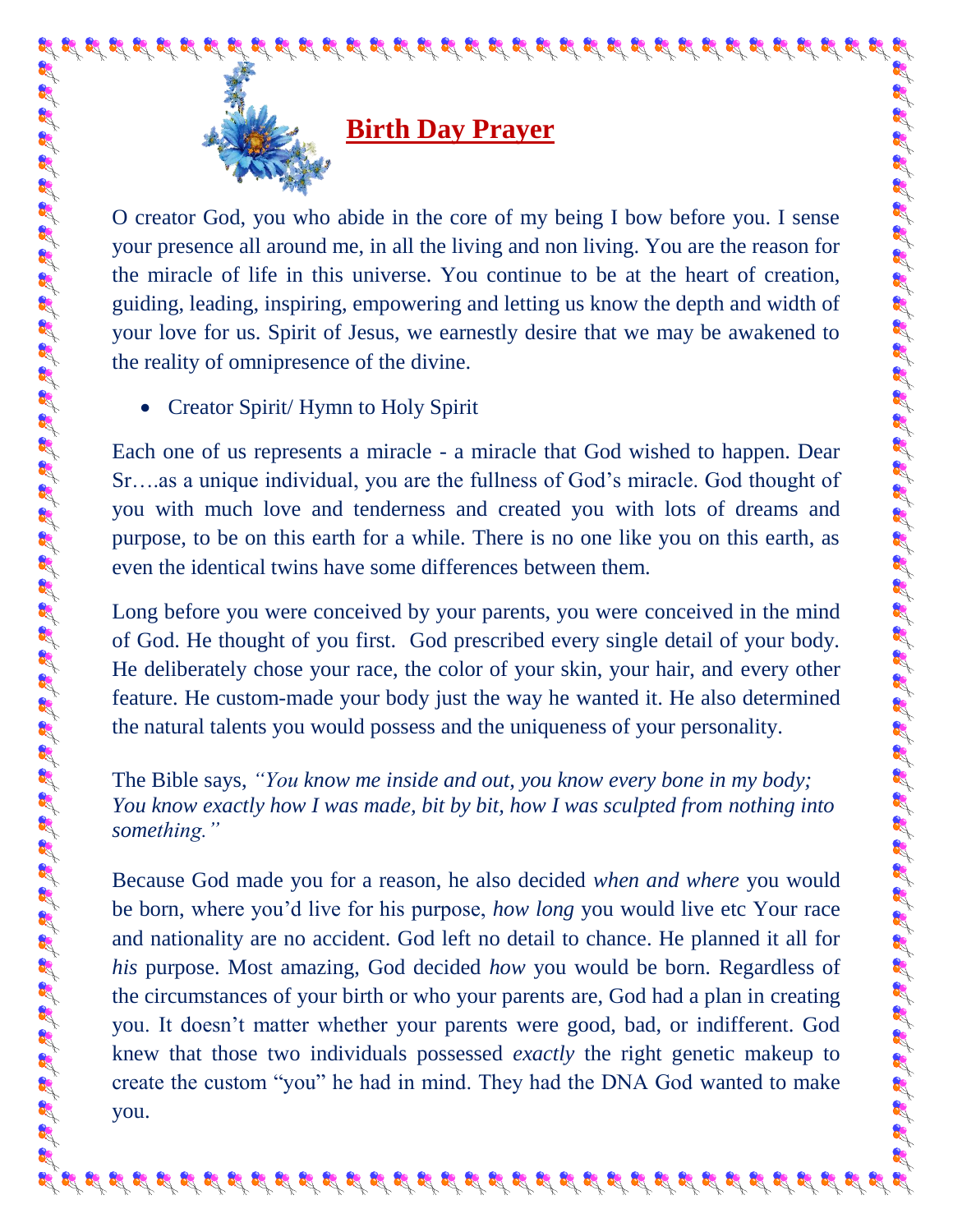God never does anything accidentally; He has a reason for everything he creates. Every plant and every animal was planned by God, and every person was designed with a purpose in mind. God's motive for creating you was his love.

The Bible says, *"Long before he laid down earth's foundations, he had us in mind, had settled on us as the focus of his love."* God was thinking of you even *before*  he made the world. In fact, that's why he created it! God designed this planet's environment just so we could live in it. We are the focus of his love and the most valuable of all his creation.

B'day is an occasion where we take time to think of this divine intelligence behind our making. So let us pay homage to Him- the fullness, the ever existing reality, through a Sanskrit chant. I invite------------- to chant the same, expressing the deepest sentiments of gratitude.

Poornam adah...................

(Meaning: Homage to you! Fullness there, Fullness here Fullness proceeds from fullness When fullness is deducted from fullness, What remains is only fullness! Homage to you! Peace, Peace, Peace.)

The Bible offers three metaphors that teach us God's view of life: Life is a *test,* life is a *trust,* and life is a *temporary assignment.* Today as we celebrate the life of our dear Sr…., I thought of taking a Biblical metaphor **'life as a test and trust'** for our prayer. I have chosen the symbol- **Silver chain bearing a cross**.

The metal silver, needs to pass through a series of process, if it has to come to this shape of a chain, bearing the crucifix. For this, first and foremost the piece of silver allows itself to be held tightly in the hands of the silversmith, over the fire, where the flames are hottest as to burn away all the impurities. The silversmith has to sit there in front of the fire the whole time the silver is being refined. He not only sits there holding the silver, experiencing the heat and fatigue but he has to keep his

 $\bm{s}$  , and the star particle in the star particle in the star particle in the star particle star particle in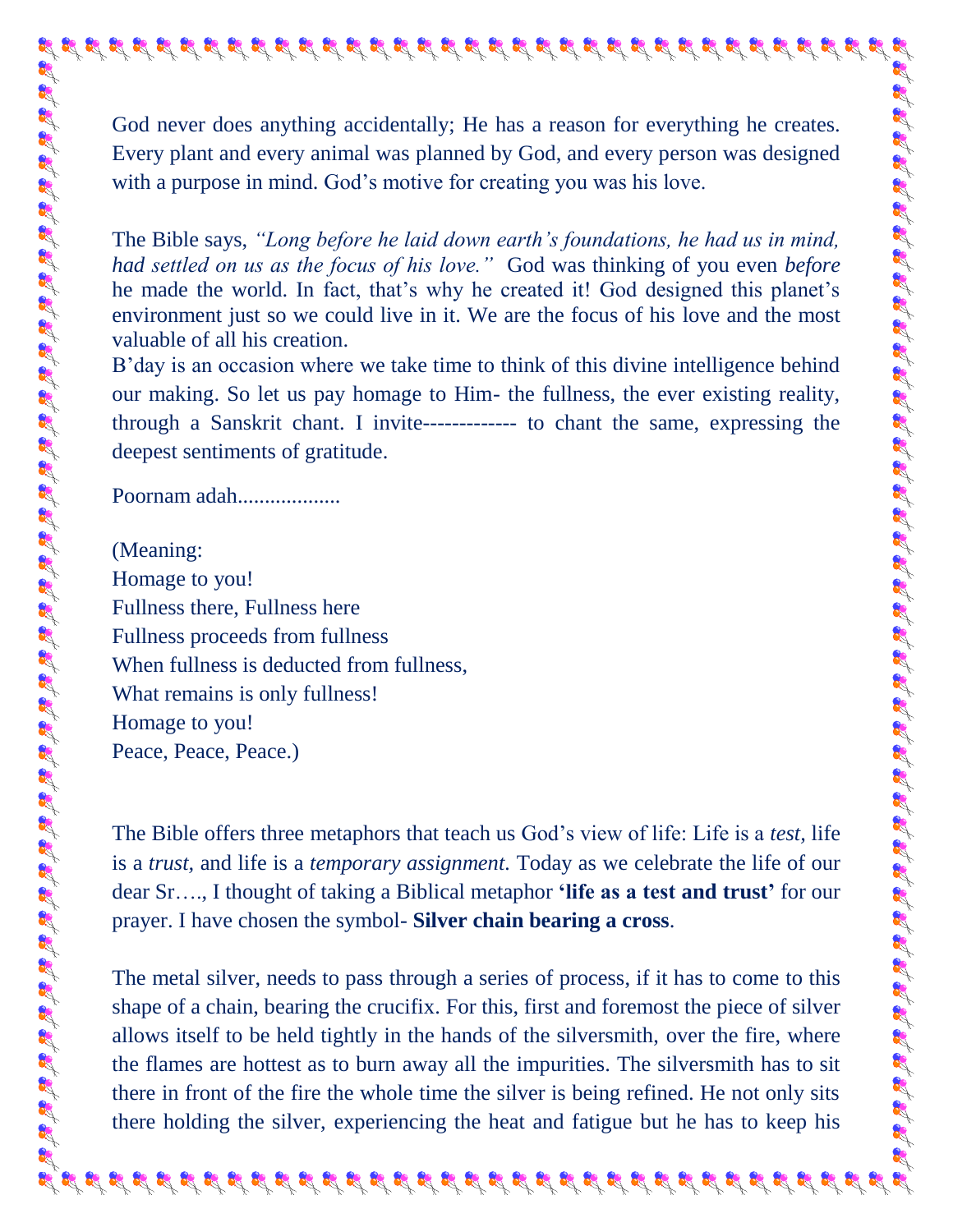eyes on the silver the entire time it is in the fire. If the silver is left even a moment too long in the flames, it would be destroyed. If the peace of silver refuses to pass through this stage, it would be of no use to the vision of the creator. It just needs to trust its maker and allow him to mould it. The silver is fully refined only when the silver smith is able to see his own image in it.

 $\mathbf{g}^{\prime}$  of  $\mathbf{g}^{\prime}$  of  $\mathbf{g}^{\prime}$  of  $\mathbf{g}^{\prime}$  of  $\mathbf{g}^{\prime}$  of  $\mathbf{g}^{\prime}$  of  $\mathbf{g}^{\prime}$  of  $\mathbf{g}^{\prime}$  of  $\mathbf{g}^{\prime}$  of  $\mathbf{g}^{\prime}$  of  $\mathbf{g}^{\prime}$  of  $\mathbf{g}^{\prime}$  of  $\mathbf{g}^{\prime}$  of  $\mathbf{g}^{\prime}$ 

This life metaphor is seen in stories throughout the Bible. God continually tests people's character, faith, obedience, love, integrity, and loyalty. God tested Abraham by asking him to offer his son Isaac. God tested Jacob when he had to work extra years to earn Rachel as his wife. There are many examples of people who passed a great test, such as Joseph, Ruth, Esther, and Daniel. We don't know all the tests God will give us, but we can predict some of them, based on the Bible. We will be tested by major changes, delayed promises, impossible problems, unanswered prayers, undeserved criticism, broken relationships and even senseless tragedies.

Dear Sr…., this metaphor reminds you that God holds you lovingly in his hands, with an unbeaten dream in his heart, experiencing what you experience in your life. It tells that God has His eye on you and will keep watching you intently, until He sees His image in you. You are his product, his masterpiece, the fulfillment of his dreams and vision. He enjoys looking at you shining, bearing his figure. His seal of love is that something makes you unique.

Sr…., from eternity, until now you were being held in the hands of God, under his delightful gaze and now able to bear him and reflect him in your own life situations. With this awareness, I now invite you to place the silver chain with the crucifix on it, on the altar, as a symbol of your own unique identity as the beloved child of God.

• Hymn

Dear Sr…., you are someone who mirrors some of the qualities attributed to the divine, such as compassionate, kind and inclusive. A beaming and pleasant face is your trade mark. I see you often placing personal matters secondary to the assigned jobs in the community. When it comes to volunteering you are there without any hesitation. You hardly blow the trumpet when you walk extra miles. Your calm,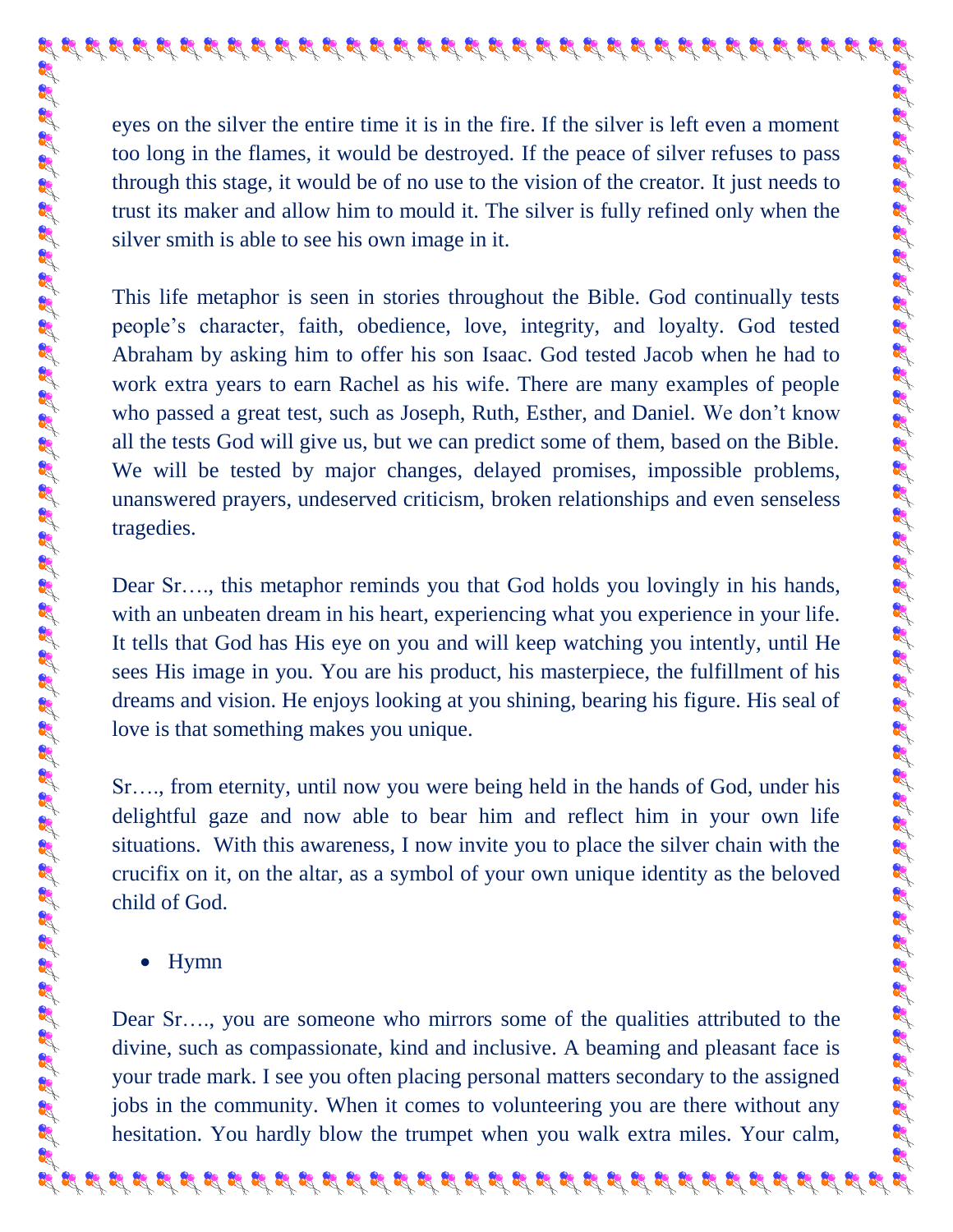gentle and composed nature is an inspiration. God has blessed you with ample skills and talents to carry on his mission as a joyful SSpS. He has equipped you with a heart that feels for the other, a mind that seeks novelty and perfection and healthy body that holds your soul in a dignified manner. You have a special place in our hearts as our sister. Your way of relating with young ones is much appreciated. It's worth saying that you are a team person, able to contribute at various capacities and we can trust you. We enjoy your company, fun and laughter.

Dear Sr…., God made you in order to express his love. God says, *"I have carried you since you were born; I have taken care of you from your birth. Even when you are old, I will be the same. Even when your hair has turned gray, I will take care of you. I made you and will take care of you."* 

Let us now listen to the love letter written by God to you....

**Audio….**

Dear Sisters, I now invite you to place your prayers and petitions before the Lord.

## **Concluding prayer**

We conclude our prayer with a poem by Russell Kelfer :

You are who you are for a reason. You're part of an intricate plan. You're a precious and perfect unique design, Called 'God's special woman' or man.

You look like you, look for a reason. Our God made no mistake. He knit you together within the womb, You're *just* what he wanted to make. The parents you had were the ones he chose, And no matter how you may feel, They were custom-designed with God's plan in mind, And they bear the Master's seal.